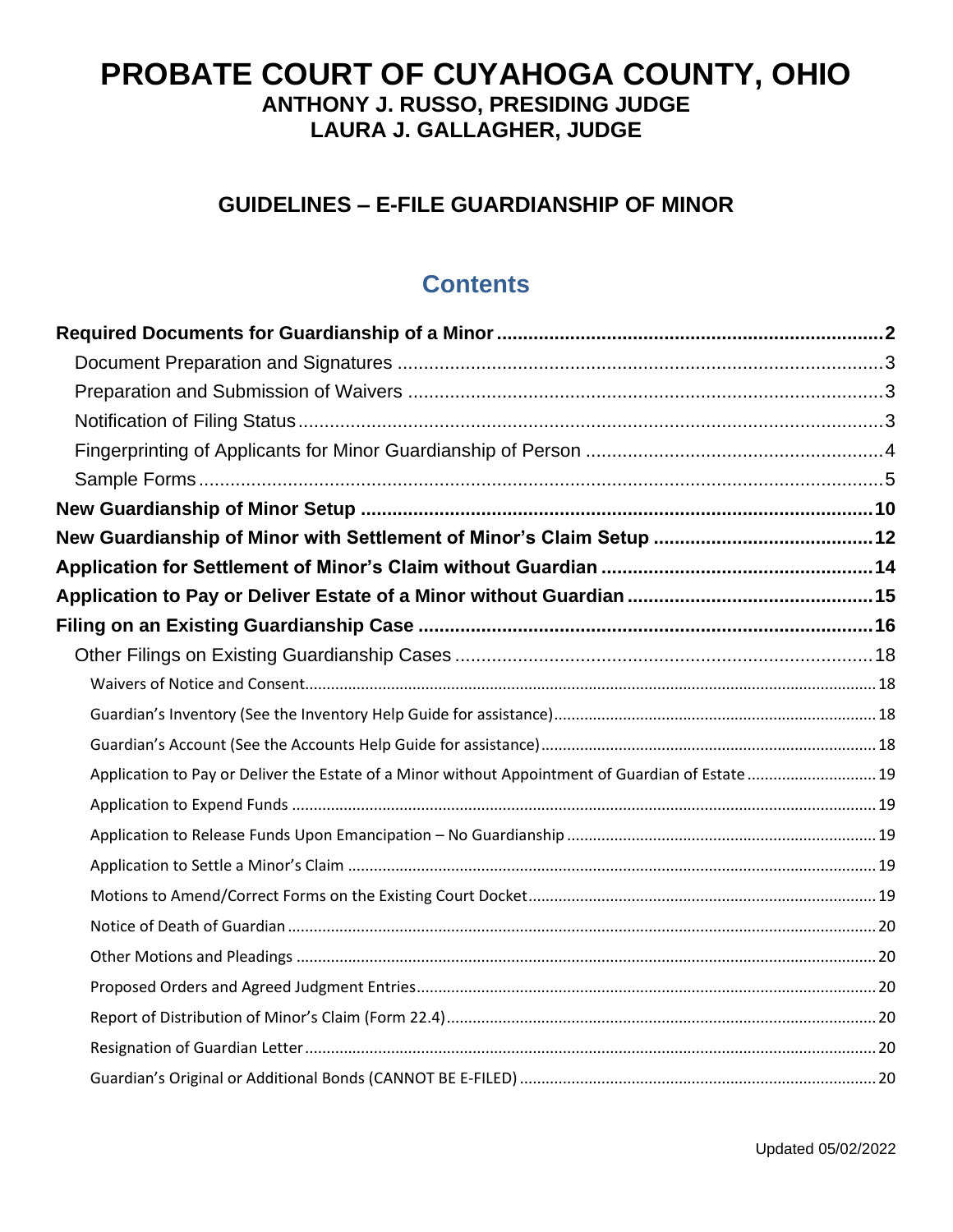# <span id="page-1-0"></span>**Required Documents for Guardianship of a Minor**

**E-Filed Forms MUST BE TYPED, completed fully, signed, and dated on lines provided.**

*Application for Appointment of Guardian of Minor [\(Form 16.0](https://probate.cuyahogacounty.us/pdf/grdm/16.0.pdf) and 15.2 as one file)*

*Next of Kin of Proposed Ward [\(Form 15.0\)](https://probate.cuyahogacounty.us/pdf/grdm/15.0.pdf)*

*Affidavit (Minor's Residence and Child Custody Proceedings) [\(Form 16.1\)](https://probate.cuyahogacounty.us/pdf/grdm/16.1.pdf)*

Signed by Applicant before a Notary.

 $\Box$  Copy of the minor's birth certificate

*Affidavit [\(Whereabouts of Minor's Parent\(s\) if address is unknown, or father is unknown\)](https://probate.cuyahogacounty.us/pdf/grdm/GuardAffidavit.pdf)*

Signed by Applicant before a Notary. Required with any Application when either parent(s)' address is unknown or if there is no person alleged to be father of the proposed minor ward.

# **Additional Required Forms (if applicable)**

*Selection of Guardian by Minor (for Minors 14 years of age and older) [\(Form 16.2\)](https://probate.cuyahogacounty.us/pdf/grdm/16.2.pdf)*

*Waiver of Notice and Consent [\(Form 15.1\)](https://probate.cuyahogacounty.us/pdf/grdm/15.1.pdf) (for applicable Next of Kin of the Minor)*

May be E-Filed after a case number is issued but before your Hearing.

# **Proceedings Filed with some Guardianships (if applicable)**

*Application to Settle a Minor's Claim [\(Forms 22.0, 22.1, 22.2\)](https://probate.cuyahogacounty.us/pdf/grdm/22.0_packet.pdf)*

*Verification of Receipt and Deposit – [Form 22.3](https://probate.cuyahogacounty.us/pdf/grdm/22.3.pdf)* to be filed after hearing on the Application. *Report of Distribution – [Form 22.4](https://probate.cuyahogacounty.us/pdf/grdm/22.4.pdf)* to be filed after hearing on the Application. [See separate guide.](https://probate.cuyahogacounty.us/pdf/grda/guides/GRDRprtDistribGuide.pdf)

*Application to Pay or Deliver the Estate of a Minor [\(Forms 16.65 and 16.75\)](https://probate.cuyahogacounty.us/pdf/grdm/PODMinorPacket.pdf)*

*Verification of Receipt and Deposit – [Form 22.3](https://probate.cuyahogacounty.us/pdf/grdm/22.3.pdf)* to be filed after hearing on the Application. *Report of Distribution – [Form 22.4](https://probate.cuyahogacounty.us/pdf/grdm/22.4.pdf)* to be filed after hearing on the Application. [See separate guide.](https://probate.cuyahogacounty.us/pdf/grda/guides/GRDRprtDistribGuide.pdf)

**For more information, contact the Guardianship Department at (216) 443-8995.**

**Please bring to your hearing printed copies of ALL documents listed above.**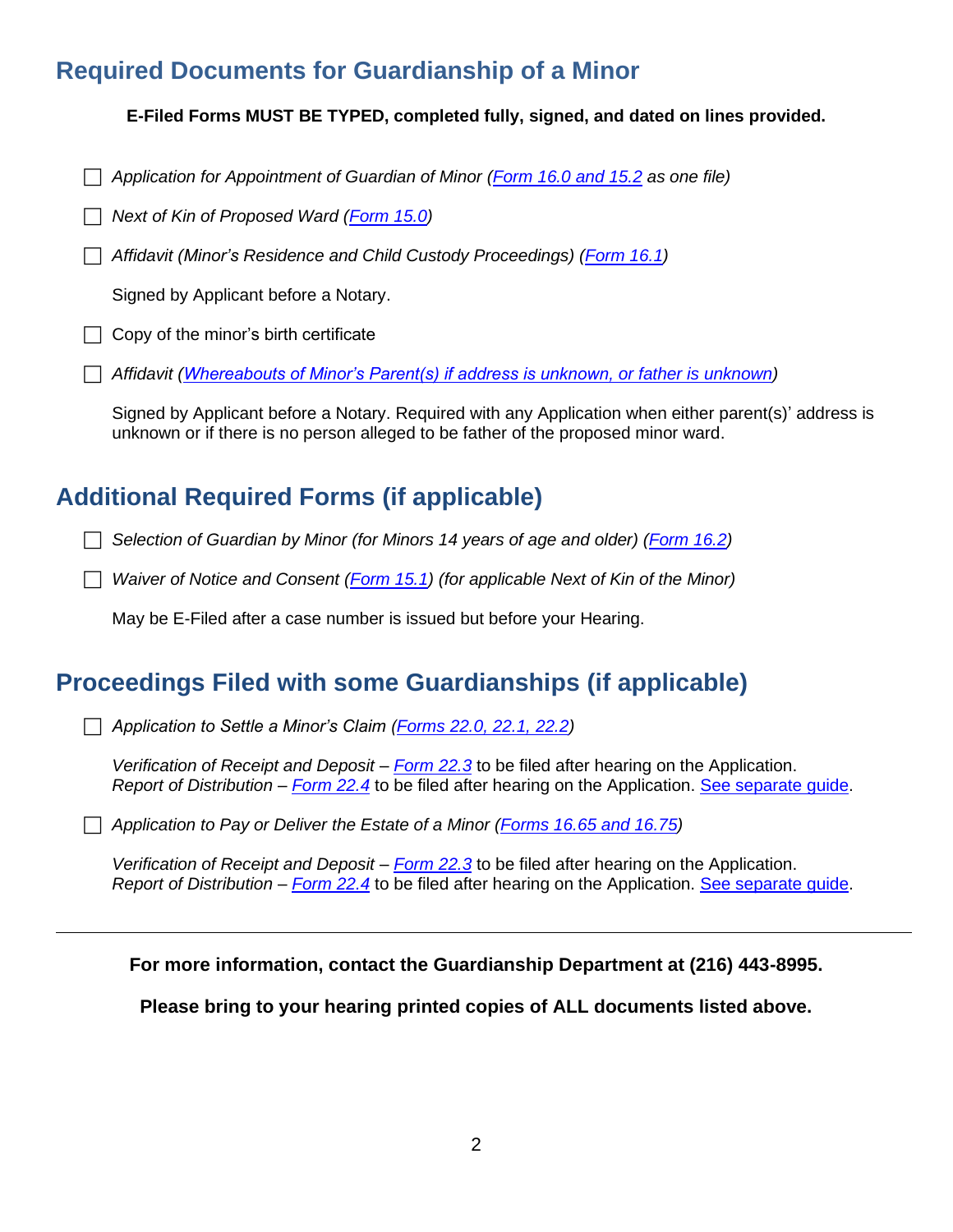# <span id="page-2-0"></span>**Document Preparation and Signatures**

Forms downloaded from the Court's web pages are fillable PDFs and **MUST be typed** complete with signatures. Handwritten forms will not be accepted.

**Signatures** on Applications and pleadings may be submitted in the following ways:

- 1) As an ink signature, the signed document then converted to a scanned PDF copy, or
- 2) As an E-Signature, formatted by typing /S/ in front of the typed name on signature lines, or
- 3) As an electronically signed or captured signature using software with audit tracking capability (e.g., DocuSign, RightSignature, Adobe Sign).

Note: The audit track is not required with submission for forms or pleadings but must be presented if requested by a hearing officer reviewing the document.

**Exception: Waivers may NOT be submitted using the E-Signature format. See details below.**

# <span id="page-2-1"></span>**Preparation and Submission of Waivers**

Waivers for Guardianship pleadings may be signed and submitted to E-File in the following ways:

- 1) An ink-signed waiver scanned as a PDF copy, or
- 2) Electronically signed PDF waivers, using signature capture software which includes audit tracking capability (e.g., DocuSign, RightSignature, Adobe Sign).

Attach to each electronically signed waiver its audit track in the same PDF file, behind the waiver form.

Waivers submitted without an audit track will be rejected. Electronically signed waivers may be subject to further review by hearing officers.

Whenever possible, please type the party's name below the signature.

# <span id="page-2-2"></span>**Notification of Filing Status**

You will receive an email from the Court indicating your filing has been **Accepted** or **Rejected**. If the filing is **Rejected**, reason for rejection and additional instructions will be sent by email.

Corrected filings may be resubmitted within 72 hours. If you do not correct the rejected filing within 72 hours, you must start the filing again with a new confirmation number.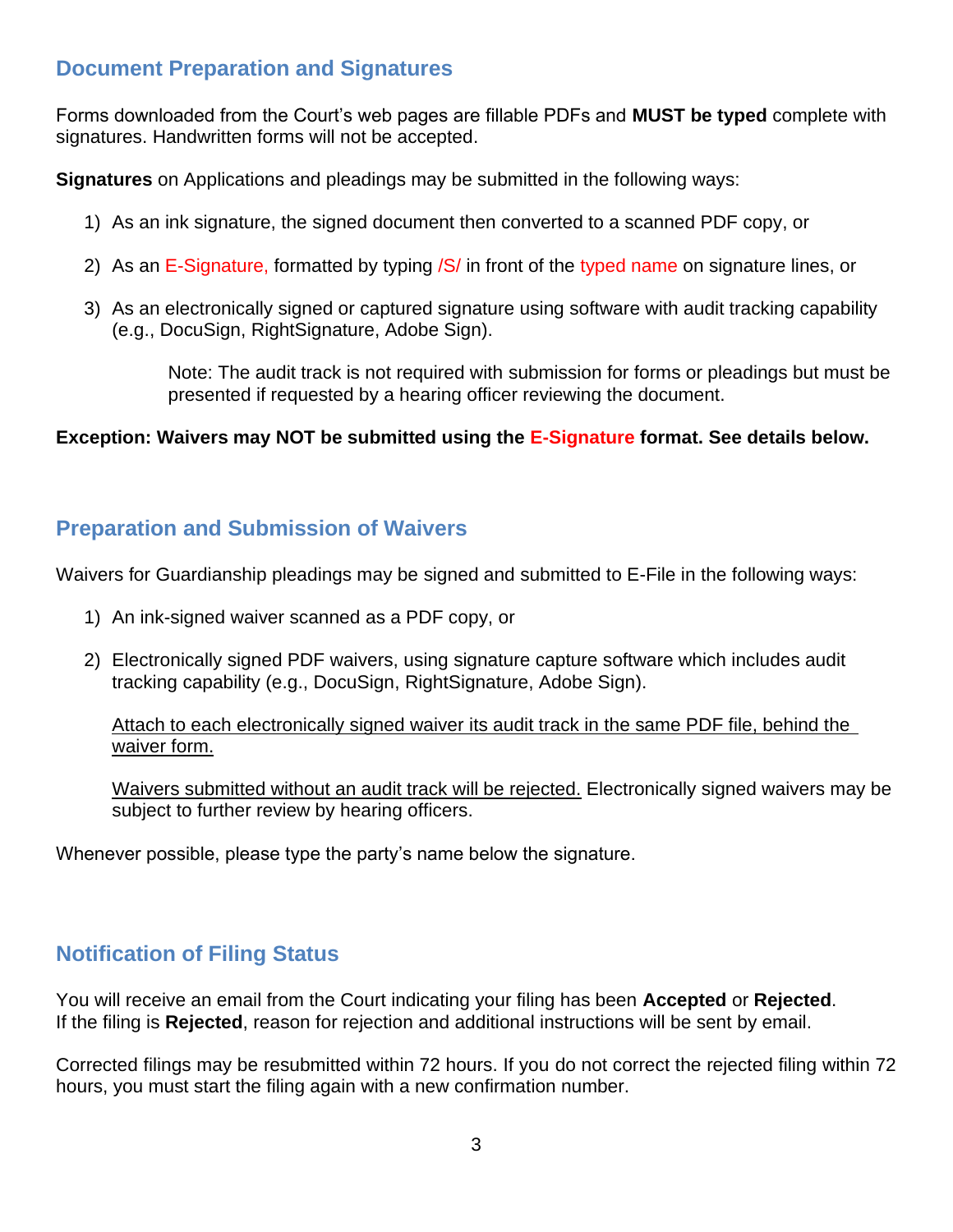# <span id="page-3-0"></span>**Fingerprinting of Applicants for Minor Guardianship of Person**

#### **Applicants for Guardian of the minor's Person must submit their fingerprints for a background and criminal history records check as part of the application procedure.**

There are two ways to submit the fingerprint records:

1) Applicants may choose to be fingerprinted at the Clerk's Office at the Probate Court within one week of the accepted E-Filed application receipt date.

Applicants who will be fingerprinted by the Probate Court should bring a valid State ID or driver's license and report to Room 119, First Floor of the Probate Court, at 1 Lakeside Avenue West, Cleveland. No appointment required.

2) Alternatively, Applicants may submit to the Guardianship Department staff a copy of a *Criminal History Record Check* document, issued by The Ohio Attorney General's Office within the last eighteen (18) months from the Application for Guardianship submission date.

**Note**: Applicants may have this requirement waived if they have previously submitted fingerprints for a background and criminal history record to the Probate Court for an existing Guardianship case in the last eighteen (18) months.

After your E-Filed Application has been accepted and case number is issued: Contact the Guardianship Department staff for verification at: (216) 443-8974.

If verified, the Guardianship Department staff will docket your recent record check on your new pending Guardianship case.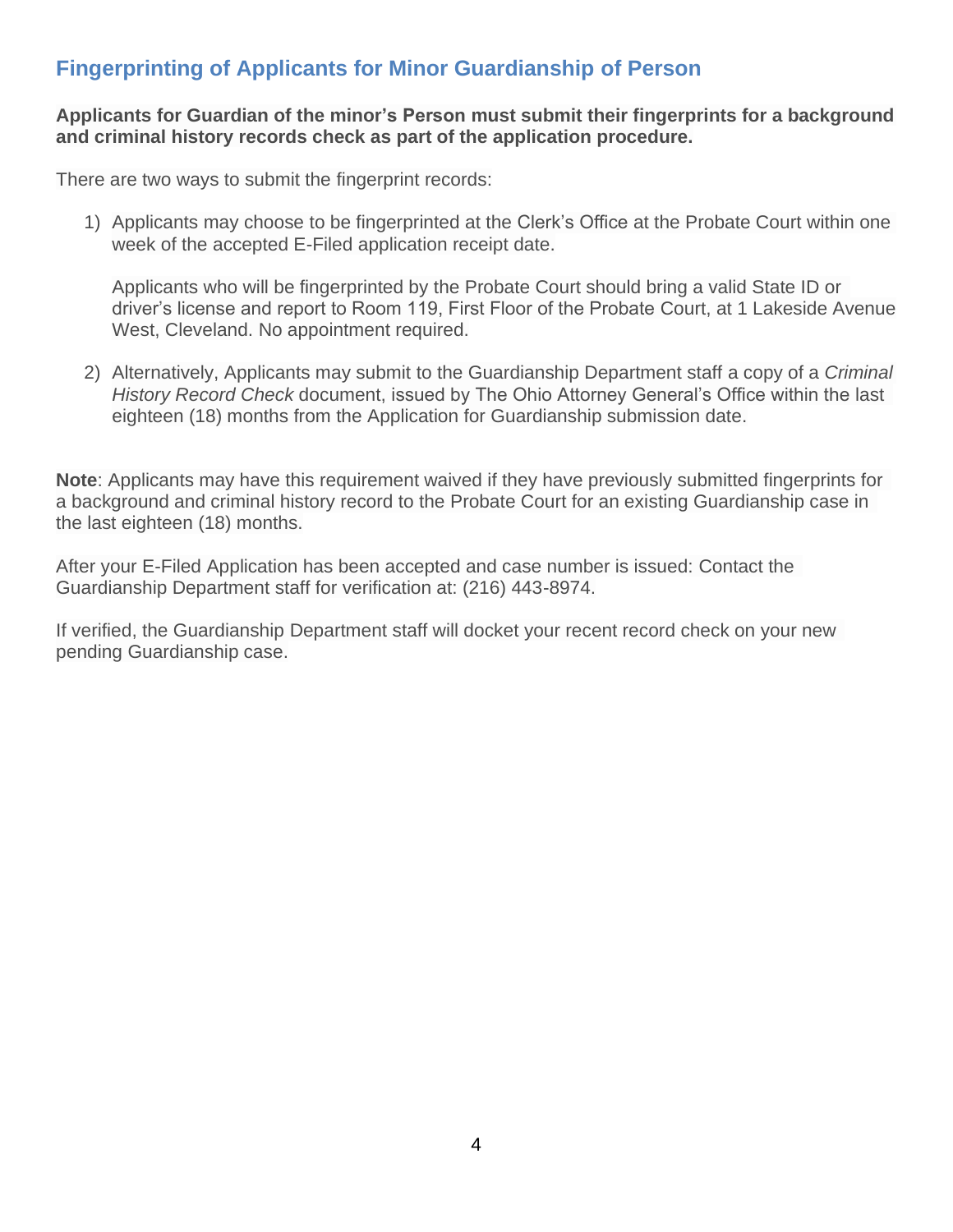# <span id="page-4-0"></span>**Sample Forms**

Fill-in all **highlighted areas**. Note: Use "Not Applicable" or "N/A" for items not applicable to your circumstances.

Applicants must indicate on the front of the Application (Form 16.0) which type of guardianship they believe is needed at the time of filing, and if the authority requested is **Non-Limited** or **Limited**.

There are three types of Guardianship for a Minor: **Person**, **Estate**, or both **Person and Estate**.

|                                                                                                                                                                     |         | ANTHONY J. RUSSO, Presiding Judge                                                                               | PROBATE COURT OF CUYAHOGA COUNTY, OHIO                                                                                                                                                                                                                                                                          |
|---------------------------------------------------------------------------------------------------------------------------------------------------------------------|---------|-----------------------------------------------------------------------------------------------------------------|-----------------------------------------------------------------------------------------------------------------------------------------------------------------------------------------------------------------------------------------------------------------------------------------------------------------|
|                                                                                                                                                                     |         | LAURA J. GALLAGHER, Judge                                                                                       |                                                                                                                                                                                                                                                                                                                 |
| IN THE MATTER OF THE GUARDIANSHIP OF Elizabeth Browning                                                                                                             |         |                                                                                                                 |                                                                                                                                                                                                                                                                                                                 |
| <b>CASE NO.</b> Leave this line blank                                                                                                                               |         |                                                                                                                 |                                                                                                                                                                                                                                                                                                                 |
|                                                                                                                                                                     |         | [R.C. 2111.03(C)]                                                                                               | APPLICATION FOR APPOINTMENT OF GUARDIAN OF MINOR                                                                                                                                                                                                                                                                |
|                                                                                                                                                                     |         |                                                                                                                 | Applicant, a resident of Cuyahoga County, Ohio, hereby applies for the appointment of<br>(himself) (herself) or some suitable person as guardian of the following minor and represents that the<br>applicant is not an administrator, executor, or other fiduciary of an estate wherein the minor is interested |
| Name of Minor                                                                                                                                                       | Age     | Date of Birth                                                                                                   | <b>Residence or Legal Settlement</b>                                                                                                                                                                                                                                                                            |
| <b>Elizabeth Browning</b>                                                                                                                                           | 15      | 01/01/2007                                                                                                      | 1 Main St., Cleveland, OH 44113                                                                                                                                                                                                                                                                                 |
|                                                                                                                                                                     |         |                                                                                                                 | A guardian is necessary because (R.C. 2111.06), The minor's mother will deploy to military service;                                                                                                                                                                                                             |
| non-limited                                                                                                                                                         | limited | person and estate                                                                                               | estate only<br>person only                                                                                                                                                                                                                                                                                      |
| <b>TYPE OF GUARDIANSHIP APPLIED FOR IS</b>                                                                                                                          |         |                                                                                                                 |                                                                                                                                                                                                                                                                                                                 |
| The length (time period) of the guardianship requested is:                                                                                                          |         |                                                                                                                 |                                                                                                                                                                                                                                                                                                                 |
| V<br>indefinite                                                                                                                                                     |         | definite to the contract of the contract of the contract of the contract of the contract of the contract of the | . 20                                                                                                                                                                                                                                                                                                            |
| Attached is a list of the next of kin of the minor. (Form 15.0)<br>the minor's father's whereabouts are unknown.<br>IF THE APPLICATION IS FOR LIMITED GUARDIANSHIP, |         |                                                                                                                 |                                                                                                                                                                                                                                                                                                                 |
|                                                                                                                                                                     |         |                                                                                                                 |                                                                                                                                                                                                                                                                                                                 |
| Applicant attaches affidavit pursuant to R.C. 3109.27.                                                                                                              |         |                                                                                                                 |                                                                                                                                                                                                                                                                                                                 |
| guardianship of person only. R.C. 3109.22).                                                                                                                         |         |                                                                                                                 | Applicant represents that grounds exist for the Court to exercise its jurisdiction. (Applies to                                                                                                                                                                                                                 |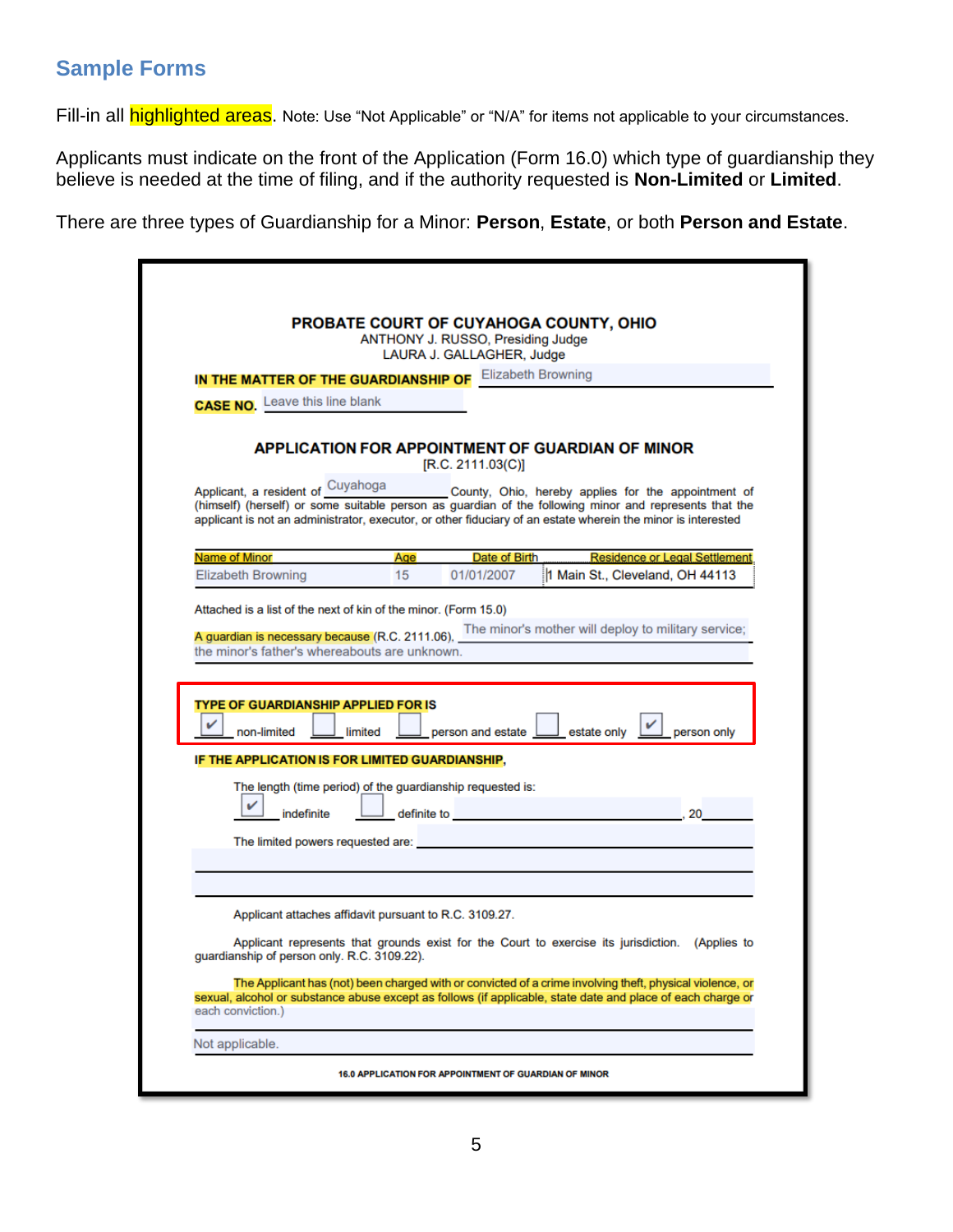*Form 16.0 must be signed. Type "N/A" or "0" (zero) if the minor has no estimated estate.*

|                                                                                                                                                                         |     | (Reverse of Form 16.0)                                             |              |                               |
|-------------------------------------------------------------------------------------------------------------------------------------------------------------------------|-----|--------------------------------------------------------------------|--------------|-------------------------------|
| The whole estate of said minor is estimated as follows:                                                                                                                 |     |                                                                    | s in the set |                               |
|                                                                                                                                                                         |     |                                                                    |              |                               |
|                                                                                                                                                                         |     |                                                                    |              | $\sim$ $\sim$                 |
|                                                                                                                                                                         |     |                                                                    |              | the control of the control of |
|                                                                                                                                                                         |     |                                                                    | Total        |                               |
| Applicant offers the attached bond in the amount of \$                                                                                                                  |     |                                                                    |              |                               |
|                                                                                                                                                                         |     |                                                                    |              |                               |
|                                                                                                                                                                         |     | <b>Applicant</b><br><b>Typed or Printed Name</b><br><b>Address</b> |              |                               |
|                                                                                                                                                                         |     |                                                                    |              |                               |
| <b>State</b>                                                                                                                                                            | Zip | City                                                               | <b>State</b> | Zip                           |
|                                                                                                                                                                         |     | Phone Number (include area code)                                   |              |                               |
|                                                                                                                                                                         |     |                                                                    |              |                               |
|                                                                                                                                                                         |     |                                                                    |              |                               |
|                                                                                                                                                                         |     |                                                                    |              |                               |
|                                                                                                                                                                         |     |                                                                    |              |                               |
| <b>Attorney for Applicant</b><br><b>Typed or Printed Name</b><br><b>Address</b><br>City<br>Phone Number (include area code)<br><b>Supreme Court Registration Number</b> |     |                                                                    |              |                               |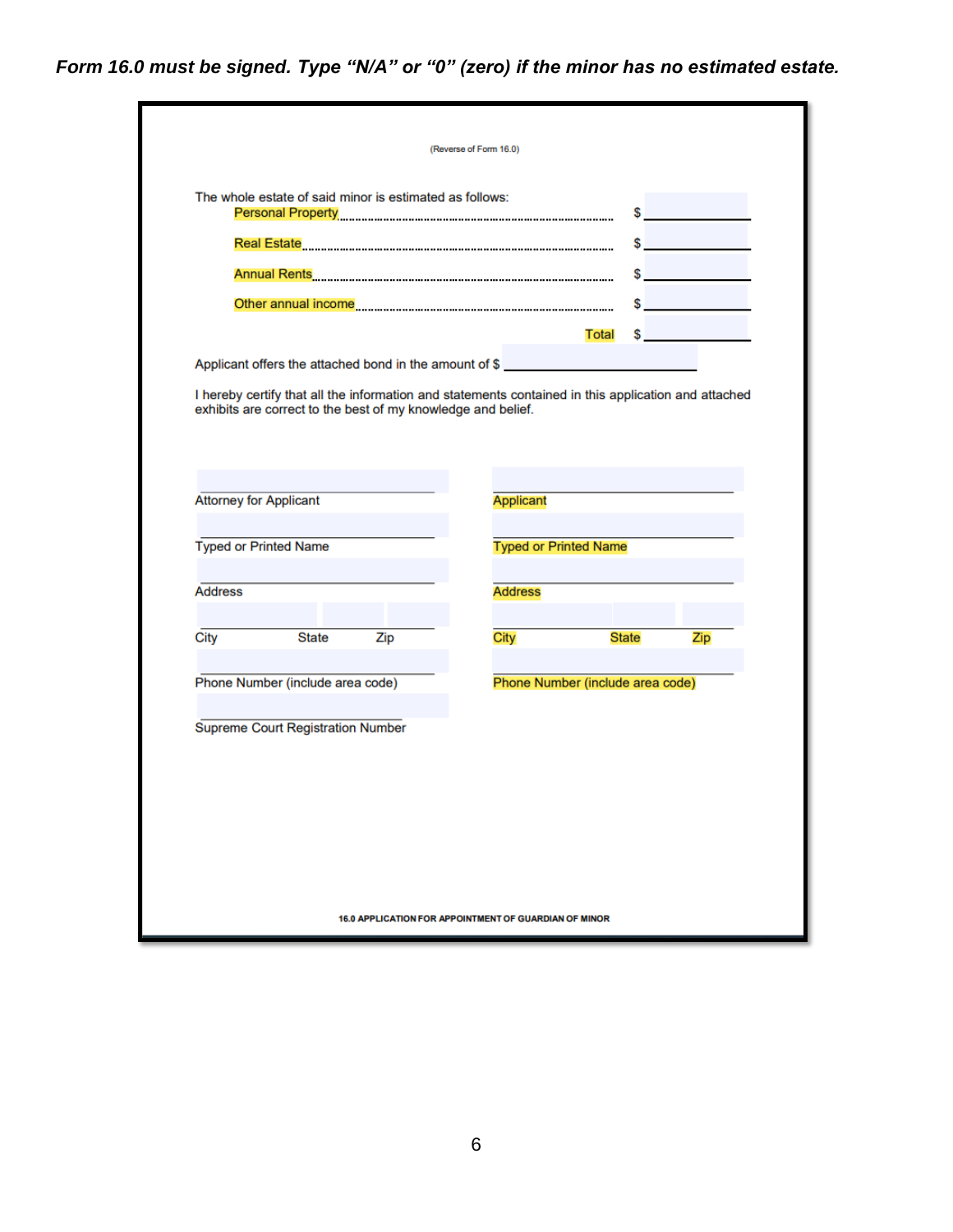# *Form 15.0 must be completed, signed, and dated.*

List the minor ward's immediate next of kin, including both parents, with complete names and addresses, and relationship to the Ward. If any party's address is unknown, list "Unknown" on the address line.

If any next of kin of the minor ward are 15 years of age or younger, include the name, relationship, and birthdate of that person on the lines provided and also list the name and address of that minor's parent, guardian, or custodian on the name and address line following that minor's address.

|                                                                                                                                                                                                                                | <b>IN THE MATTER OF THE GUARDIANSHIP OF Elizabeth Browning</b>                                                                                                                                                                                                                                                                                                                                                                                                             |
|--------------------------------------------------------------------------------------------------------------------------------------------------------------------------------------------------------------------------------|----------------------------------------------------------------------------------------------------------------------------------------------------------------------------------------------------------------------------------------------------------------------------------------------------------------------------------------------------------------------------------------------------------------------------------------------------------------------------|
| <b>CASE NUMBER:</b> Leave this line blank                                                                                                                                                                                      |                                                                                                                                                                                                                                                                                                                                                                                                                                                                            |
|                                                                                                                                                                                                                                | <b>NEXT OF KIN OF PROPOSED WARD</b>                                                                                                                                                                                                                                                                                                                                                                                                                                        |
|                                                                                                                                                                                                                                | (R.C. 2111.04)                                                                                                                                                                                                                                                                                                                                                                                                                                                             |
| (NOTE:<br>following the minor's address.)                                                                                                                                                                                      | Specify age and birthdate of each minor under 16 on the line containing the minor's name. List<br>the name and address of the minor's parent, guardian, or custodian on the name and address line                                                                                                                                                                                                                                                                          |
| <b>Service</b>                                                                                                                                                                                                                 | <b>Birthdate</b>                                                                                                                                                                                                                                                                                                                                                                                                                                                           |
| Waived<br>1.<br>$\Box$ Name                                                                                                                                                                                                    | Relationship<br>of Minor                                                                                                                                                                                                                                                                                                                                                                                                                                                   |
| Address                                                                                                                                                                                                                        | $\mathsf{Zip}$                                                                                                                                                                                                                                                                                                                                                                                                                                                             |
| $\Box$ Name<br>$\overline{2}$ .                                                                                                                                                                                                |                                                                                                                                                                                                                                                                                                                                                                                                                                                                            |
| Address                                                                                                                                                                                                                        | $\mathbf{Zip}$                                                                                                                                                                                                                                                                                                                                                                                                                                                             |
| Name<br>3.                                                                                                                                                                                                                     |                                                                                                                                                                                                                                                                                                                                                                                                                                                                            |
| $\Box$ Name<br>4.<br><b>Address</b><br>the deceased parent.<br>5.<br>$\blacksquare$ Name                                                                                                                                       | parent's name and date of death on the address line,<br>and attach to this form a copy of the death certificate of                                                                                                                                                                                                                                                                                                                                                         |
| Address                                                                                                                                                                                                                        | $\mathbf{Zip}$                                                                                                                                                                                                                                                                                                                                                                                                                                                             |
| $\Box$ Name<br>6.                                                                                                                                                                                                              |                                                                                                                                                                                                                                                                                                                                                                                                                                                                            |
|                                                                                                                                                                                                                                | Address and the contract of the contract of the contract of the contract of the contract of the contract of the contract of the contract of the contract of the contract of the contract of the contract of the contract of th<br>Zip <sub>p</sub> and the set of the set of the set of the set of the set of the set of the set of the set of the set of the set of the set of the set of the set of the set of the set of the set of the set of the set of the set of th |
| 7<br>Name                                                                                                                                                                                                                      |                                                                                                                                                                                                                                                                                                                                                                                                                                                                            |
| Address and the contract of the contract of the contract of the contract of the contract of the contract of the contract of the contract of the contract of the contract of the contract of the contract of the contract of th |                                                                                                                                                                                                                                                                                                                                                                                                                                                                            |
| $8. \Box$ Name                                                                                                                                                                                                                 |                                                                                                                                                                                                                                                                                                                                                                                                                                                                            |
| Address and the contract of the contract of the contract of the contract of the contract of the contract of the                                                                                                                | Zip and the same of the same of the same of the same of the same of the same of the same of the same of the same of the same of the same of the same of the same of the same of the same of the same of the same of the same o                                                                                                                                                                                                                                             |
|                                                                                                                                                                                                                                | <u> 1989 - Johann Stein, mars an t-Amerikaansk kommunister (</u>                                                                                                                                                                                                                                                                                                                                                                                                           |
| $\Box$ Name                                                                                                                                                                                                                    | Zip <sub>p</sub> and the set of the set of the set of the set of the set of the set of the set of the set of the set of the set of the set of the set of the set of the set of the set of the set of the set of the set of the set of th                                                                                                                                                                                                                                   |
| Address and the contract of the contract of the contract of the contract of the contract of the contract of the contract of the contract of the contract of the contract of the contract of the contract of the contract of th |                                                                                                                                                                                                                                                                                                                                                                                                                                                                            |
|                                                                                                                                                                                                                                |                                                                                                                                                                                                                                                                                                                                                                                                                                                                            |
| 9.<br>$10$ Mame<br>Address                                                                                                                                                                                                     | Zip                                                                                                                                                                                                                                                                                                                                                                                                                                                                        |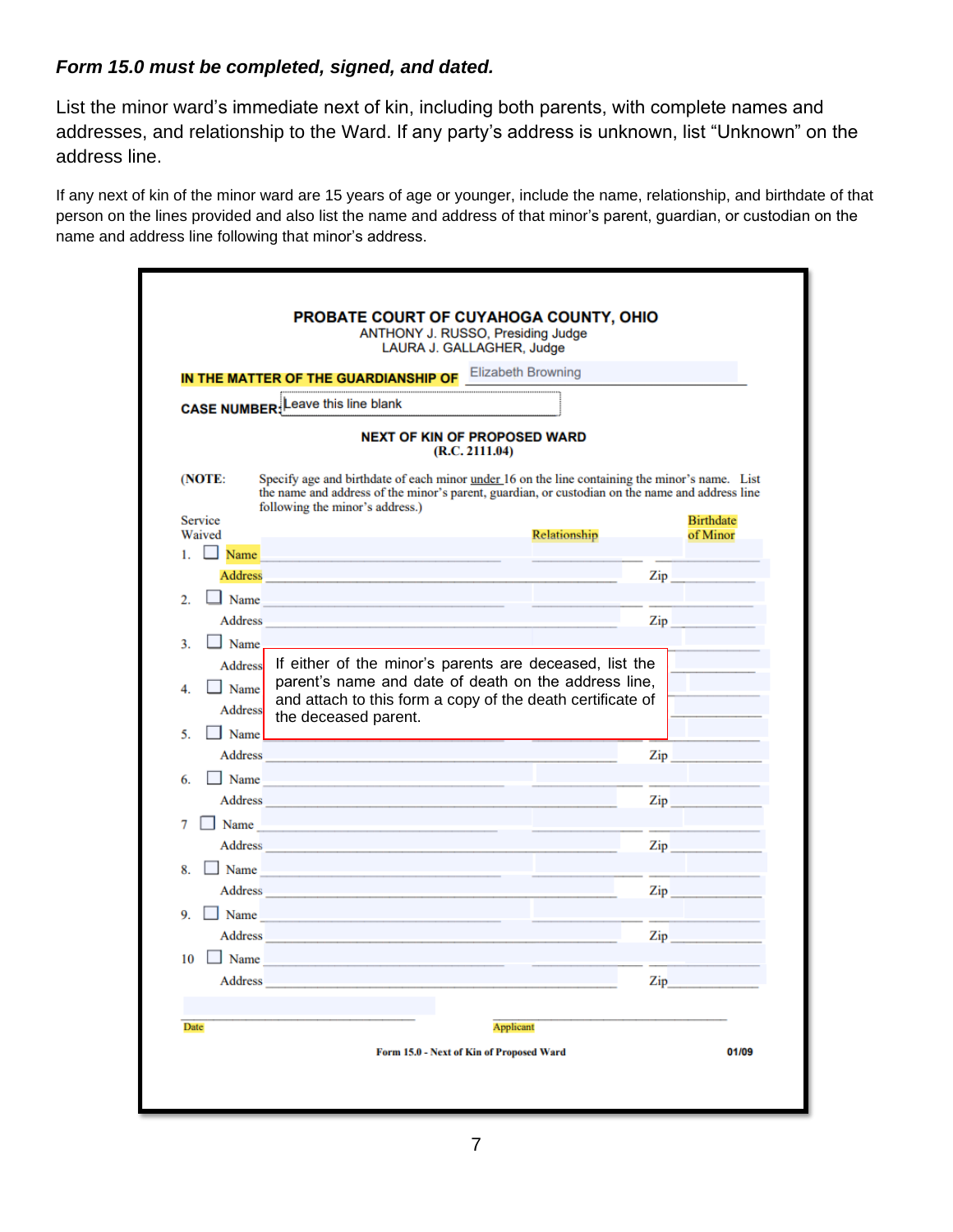# *Form 16.1 must be completed and then signed by the Applicant before a Notary.*

| <b>GUARDIANSHIP OF Elizabeth Browning</b>                                                                                                                                                                                                                                                                                                                                                                                                                                                                                                 |                                    |                                                                      |    |
|-------------------------------------------------------------------------------------------------------------------------------------------------------------------------------------------------------------------------------------------------------------------------------------------------------------------------------------------------------------------------------------------------------------------------------------------------------------------------------------------------------------------------------------------|------------------------------------|----------------------------------------------------------------------|----|
| <b>CASE NUMBER</b> Leave this line blank                                                                                                                                                                                                                                                                                                                                                                                                                                                                                                  |                                    |                                                                      |    |
|                                                                                                                                                                                                                                                                                                                                                                                                                                                                                                                                           | <b>AFFIDAVIT</b><br>[R.C. 3109.27] |                                                                      |    |
| STATE OF OHIO, COUNTY OF CUYAHOGA, ss:                                                                                                                                                                                                                                                                                                                                                                                                                                                                                                    |                                    |                                                                      |    |
| (To be filed only when guardianship of the person of a minor is sought.)                                                                                                                                                                                                                                                                                                                                                                                                                                                                  |                                    |                                                                      |    |
| Affiant being first duly sworn, deposes and says:                                                                                                                                                                                                                                                                                                                                                                                                                                                                                         |                                    |                                                                      |    |
| and present addresses of the person(s) with whom the child has lived during that period are:                                                                                                                                                                                                                                                                                                                                                                                                                                              |                                    |                                                                      |    |
| That affiant has has not participated as a party, witness, or in any capacity in any litigation concerning the<br>custody of the child(ren) in this or any other state.<br>That affiant has has no information of any custody proceeding concerning the child(ren) pending in a court<br>3.<br>of this or any other state.<br>That affiant nas has no knowledge of any person not a party of the proceedings who has physical custody<br>of the child(ren) or claims to have custody or visitation rights with respect to the child(ren). |                                    |                                                                      |    |
| If 2, 3, or 4 is answered in the affirmative, and the space afforded is insufficient for explanation, please attach and<br>incorporate herein any necessary information.                                                                                                                                                                                                                                                                                                                                                                  |                                    |                                                                      |    |
| Affiant realizes that affiant has a continuing duty to inform the Court of any custody proceedings concerning the child(ren)<br>in this or any other state of which affiant obtains information during the pendency of this proceeding.                                                                                                                                                                                                                                                                                                   |                                    |                                                                      |    |
|                                                                                                                                                                                                                                                                                                                                                                                                                                                                                                                                           |                                    | Applicant must sign here before a Notary<br><b>Affiant Signature</b> |    |
|                                                                                                                                                                                                                                                                                                                                                                                                                                                                                                                                           |                                    |                                                                      | 20 |
| Sworn to me before me and subscribed in my presence this ______ day of                                                                                                                                                                                                                                                                                                                                                                                                                                                                    |                                    |                                                                      |    |
|                                                                                                                                                                                                                                                                                                                                                                                                                                                                                                                                           |                                    |                                                                      |    |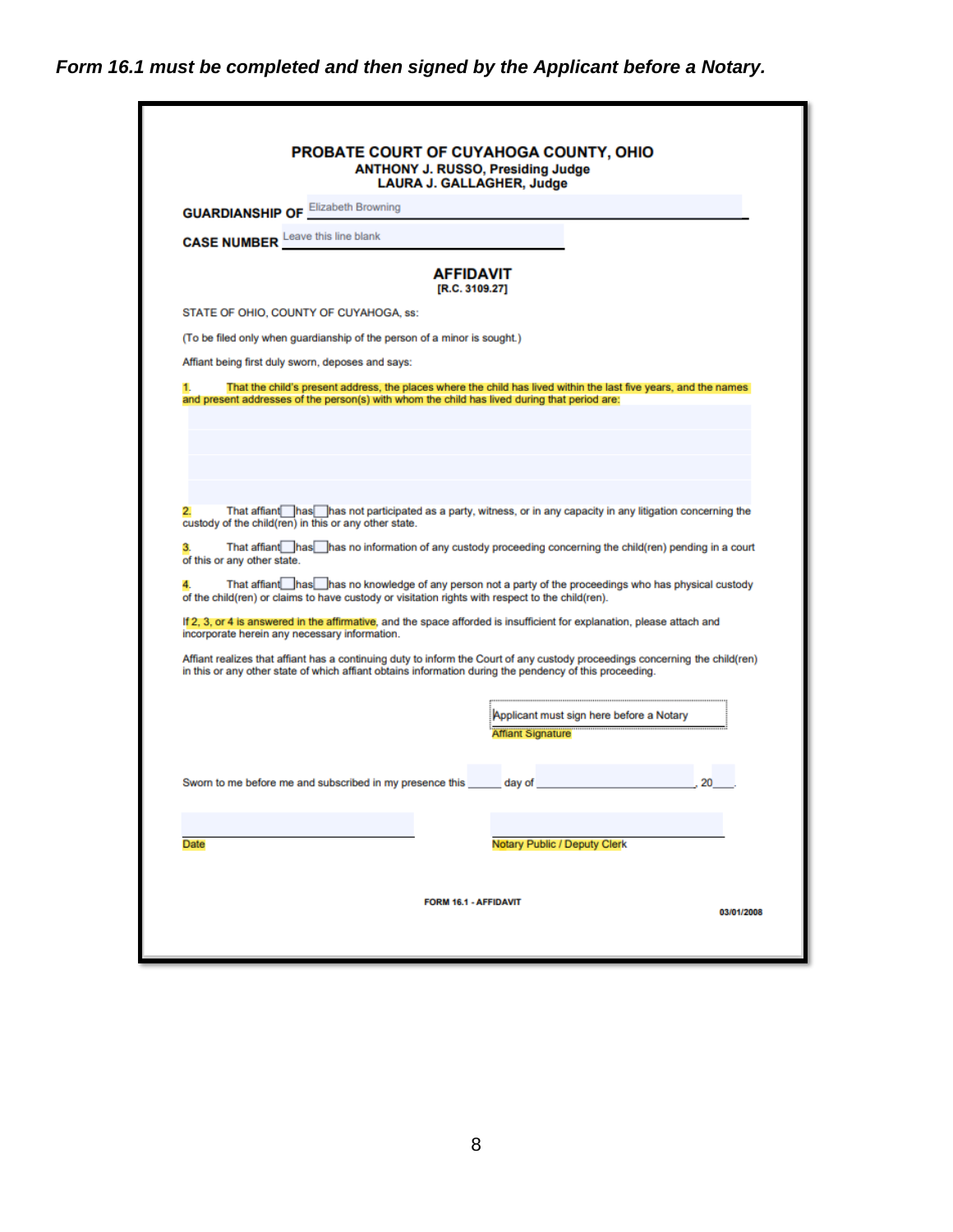|      | <b>GUARDIANSHIP OF Elizabeth Browning</b>                                                                                                                                                                                                                                                                                                  |
|------|--------------------------------------------------------------------------------------------------------------------------------------------------------------------------------------------------------------------------------------------------------------------------------------------------------------------------------------------|
|      | <b>CASE NUMBER</b> Leave this line blank                                                                                                                                                                                                                                                                                                   |
|      | <b>FIDUCIARY'S ACCEPTANCE</b><br><b>GUARDIAN</b><br>[R.C. 2111.14]                                                                                                                                                                                                                                                                         |
|      | I, the undersigned, hereby accept the duties which are required of me by law, and such additional duties as are ordered<br>by the Court having jurisdiction.                                                                                                                                                                               |
|      | AS GUARDIAN OF THE ESTATE, I WILL:                                                                                                                                                                                                                                                                                                         |
|      | 1. Make and file an inventory of the real and personal estate of the ward within 3 months after my appointment.                                                                                                                                                                                                                            |
| 2.   | Deposit funds which come into my hands in a lawful depository located within this state.                                                                                                                                                                                                                                                   |
| З.   | Invest surplus funds in a lawful manner.                                                                                                                                                                                                                                                                                                   |
| 4.   | Make and file an account biennially, or as directed by the Court.                                                                                                                                                                                                                                                                          |
| 5.   | File a final account within 30 days after the guardianship is terminated.                                                                                                                                                                                                                                                                  |
| 6.   | Inventory any safe deposit box of the ward.                                                                                                                                                                                                                                                                                                |
|      | 7. Preserve any and all Wills of the ward as directed by the Court.                                                                                                                                                                                                                                                                        |
|      | 8. Expend funds only upon written approval of the Court.                                                                                                                                                                                                                                                                                   |
|      | 9. Make and file a guardian's report biennially, or as directed by the Court.                                                                                                                                                                                                                                                              |
|      | AS GUARDIAN OF THE PERSON, I WILL:                                                                                                                                                                                                                                                                                                         |
|      | 1. Protect and control the person of my ward, and make all decisions for the ward based upon the best interest of<br>the ward.                                                                                                                                                                                                             |
|      | 2. Provide suitable maintenance for my ward when necessary.                                                                                                                                                                                                                                                                                |
|      | 3. Provide such maintenance and education for my ward as the amount of the estate justifies if the ward is a minor<br>and has no parents, or has a parent who fails to maintain or educate the ward.                                                                                                                                       |
| 4.   | Make and file a guardian's report biennially, or as directed by the Court.                                                                                                                                                                                                                                                                 |
| 5.   | Obey all orders and judgments of the Court pertaining to the guardianship.                                                                                                                                                                                                                                                                 |
|      | 6. Obtain the written approval of the Court before executing a caretaker power of attorney authorized by R.C.<br>3109.52.                                                                                                                                                                                                                  |
|      | If I change my address or the ward's address, I shall immediately notify Probate Court in writing. I acknowledge<br>that I am subject to removal as such fiduciary if I fail to perform such duties. I also acknowledge that I am subject to<br>possible penalties for improper conversion of the property which I hold as such fiduciary. |
| Date | Fiduciary                                                                                                                                                                                                                                                                                                                                  |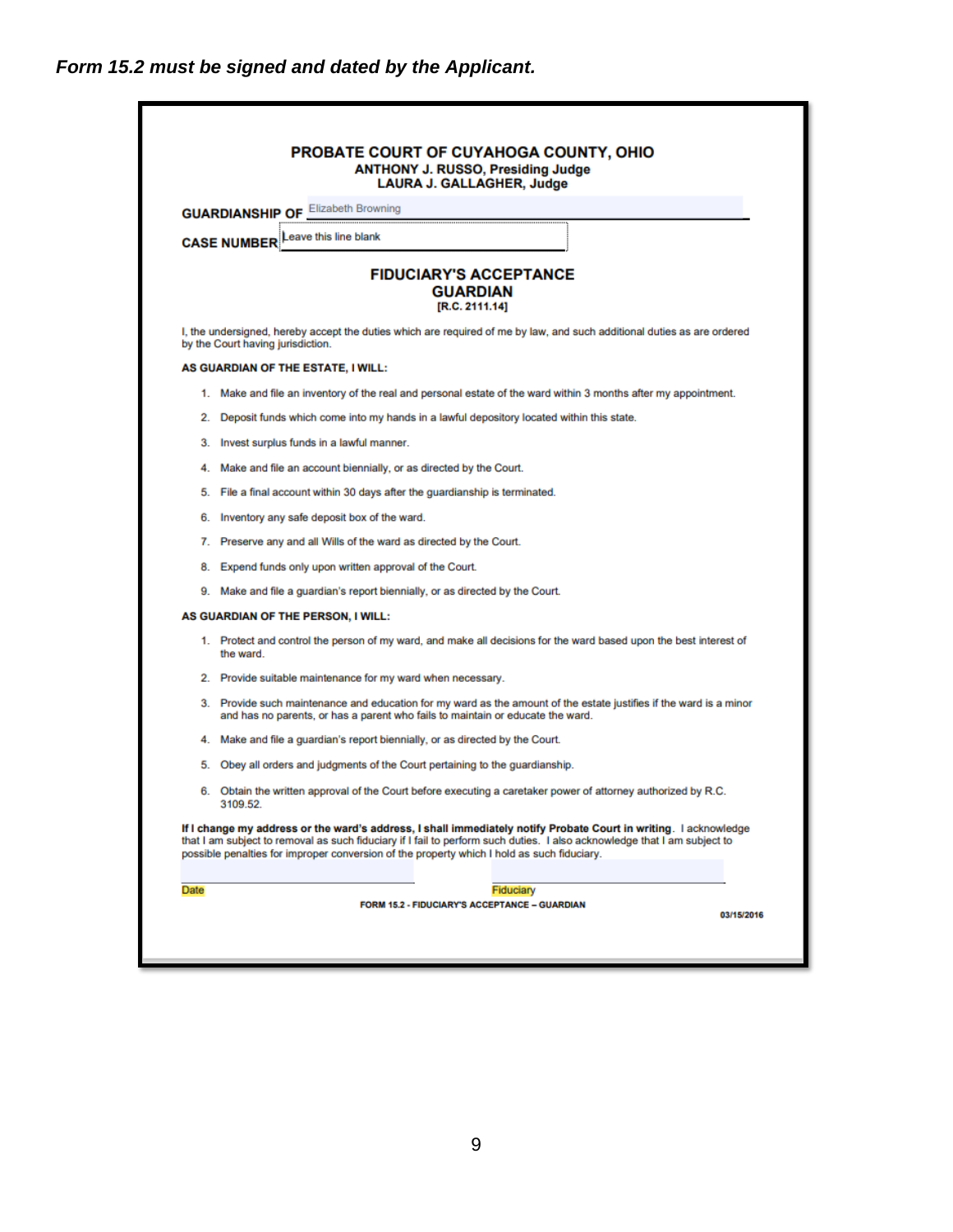# <span id="page-9-0"></span>**New Guardianship of Minor Setup**

**1. AFTER LOGIN: Select File a New Case from the blue E-Filing tab** Select GUARDIANSHIP Select one of the following: GDN OF MINOR, ESTATE ONLY GDN OF MINOR, PERS. & ESTATE GDN OF MINOR, PERSON ONLY

Case Title: **Type the full name of the minor**.

*[Click Save and Proceed to advance each screen]*

**2. ADD PARTY MEMBERS:** Information must match the *Application (Form 16.0)*. Enter all names complete without abbreviations or initials.

The following roles are REQUIRED for *Application for Guardianship of Minor*.

| <b>Case Party Role on Web</b> | <b>Application Fields (Form 16.0)</b> |
|-------------------------------|---------------------------------------|
| Applicant                     | Applicant                             |
| Ward                          | <b>Minor</b>                          |

#### **3. ADD DOCUMENTS:**

**Upload the signed Application forms:** *Forms 16.0 [and 15.2](https://probate.cuyahogacounty.us/pdf/grdm/16.0.pdf)* in one PDF.

**Select the Application code that matches the guardian powers requested on Form 16.0** (i.e., for Estate Only, Person and Estate, or Person Only Guardianship)

**Then upload the Next of Kin page (***[Form 15.0](https://probate.cuyahogacounty.us/pdf/grdm/15.0.pdf)***), the Affidavit (***[Form 16.1](https://probate.cuyahogacounty.us/pdf/grdm/16.1.pdf)***), and a copy of the Minor's birth certificate** using the matching codes available in the menu**.**

**Upload separately any Waivers of Notice and Consent**: *[Form 15.1](https://probate.cuyahogacounty.us/pdf/grdm/15.1.pdf)*, if applicable

Select the Waivers and Consent code from the menu.

**If the Minor is fourteen years of age and selects the Applicant to be Guardian, upload separately with its own code the** Selection of Minor **form:** *[Form 16.2](https://probate.cuyahogacounty.us/pdf/grdm/16.2.pdf)*, *if applicable*

**If either parent's whereabouts are unknown, Applicant must complete an** [Affidavit](https://probate.cuyahogacounty.us/pdf/grdm/GuardAffidavit.pdf) **and upload using the code** Affidavit**.**

**4. FILING REVIEW:** Review your data and documents for accuracy. **EDIT** for corrections.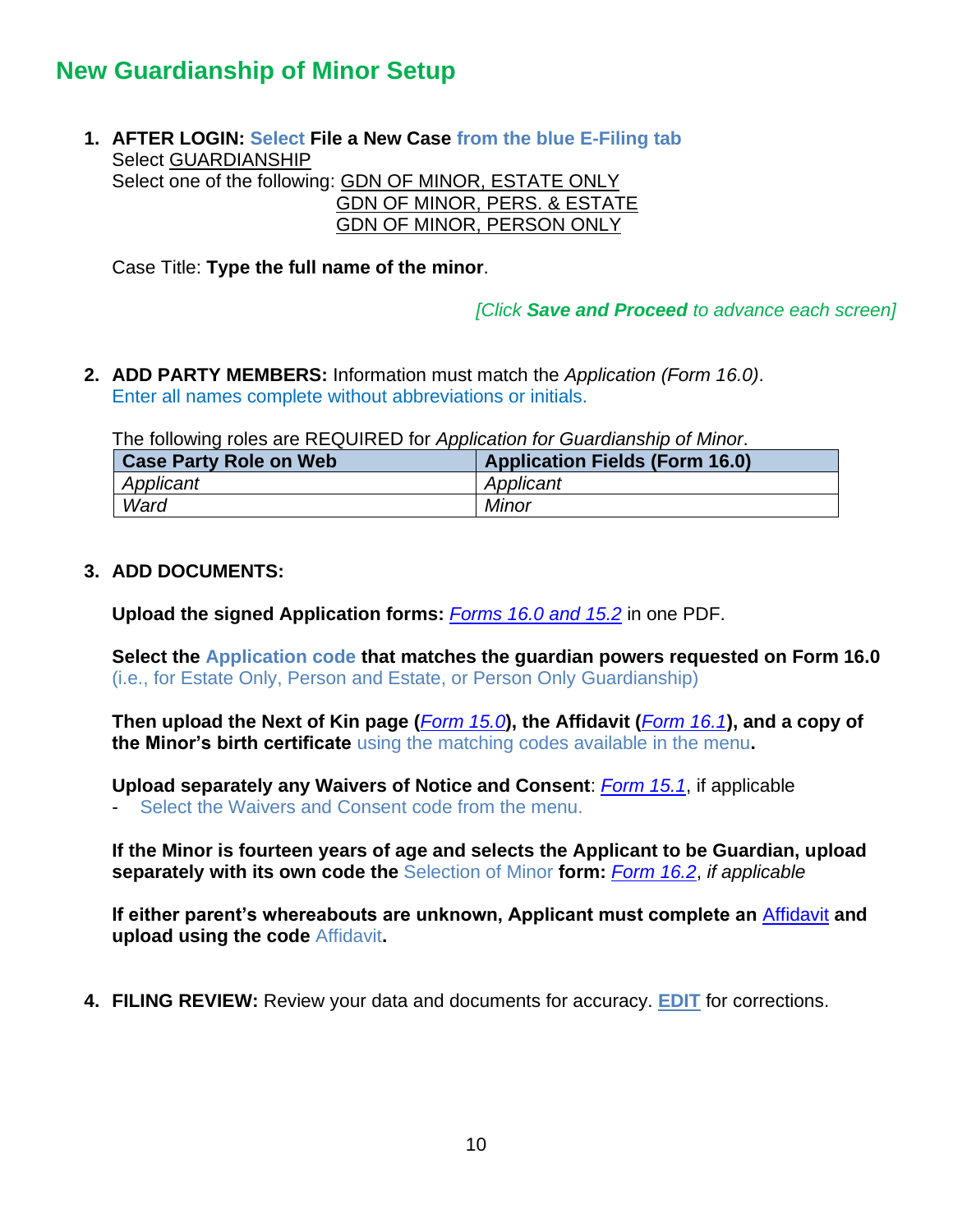# **5. PAYMENT: Add Credit or Debit Card billing information:**

**Your card will be charged only AFTER your E-Filing has been accepted by the Court. The name on the credit/debit card MUST match the Registered E-File Account Name. Third party payments will NOT be accepted without prior arrangement with E-File staff.**

**6.**Submit the filing on behalf of the **APPLICANT**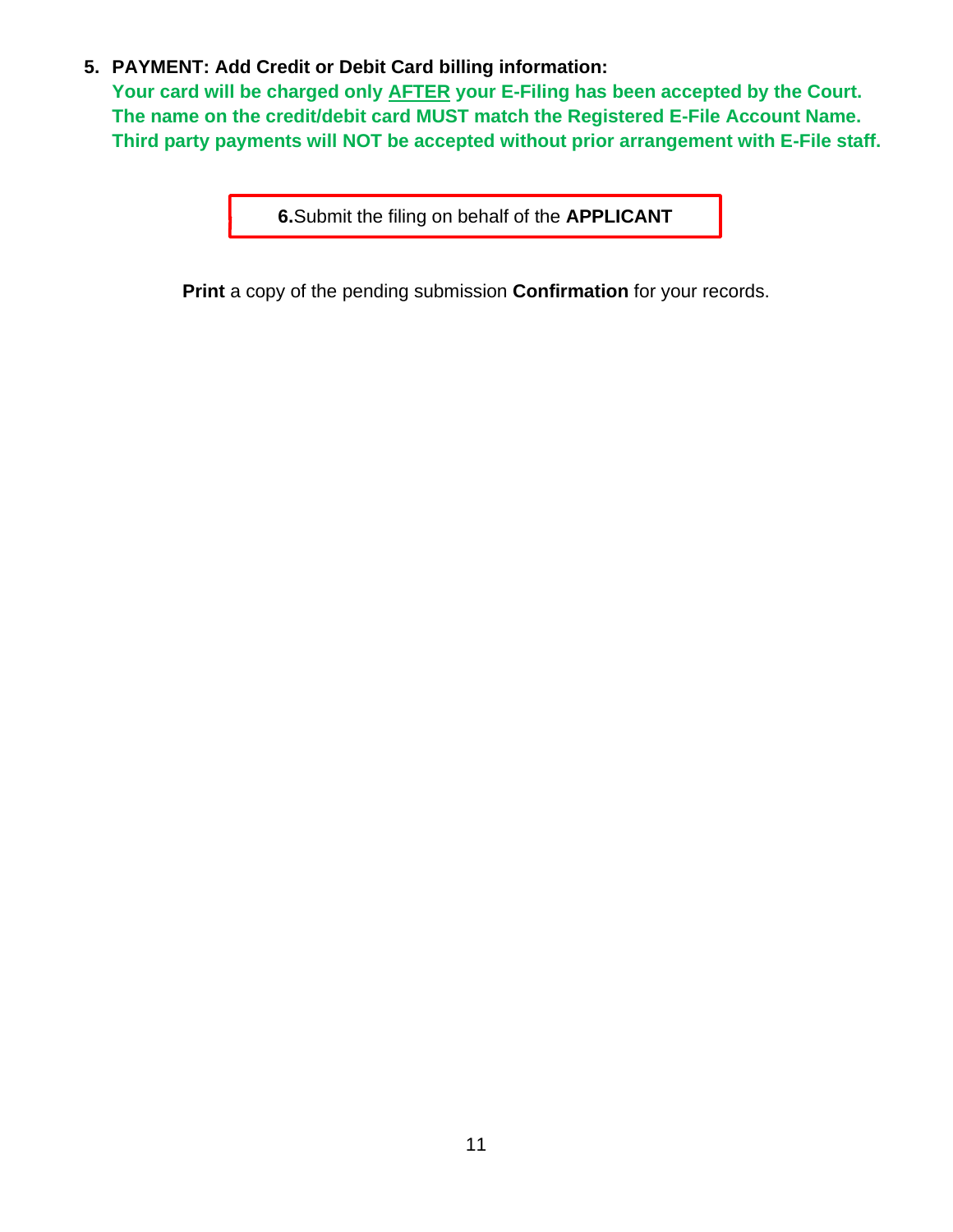# <span id="page-11-0"></span>**New Guardianship of Minor with Settlement of Minor's Claim Setup**

(Minor Settlement with Assets Greater than \$25,000.00)

**1. AFTER LOGIN: Select File a New Case from the blue E-Filing tab** Select GUARDIANSHIP Select one of the following: GDN OF MINOR, ESTATE ONLY GDN OF MINOR, PERS. & ESTATE

Case Title: **Type the full name of the Minor**

*[Click Save and Proceed to advance each screen]*

**2. ADD PARTY MEMBERS:** Information must match the *Application (Form 16.0)*. **Enter all names complete without abbreviations or initials.**

The following roles are REQUIRED for *Application for Guardianship of Minor*.

| <b>Case Party Role on Web</b> | <b>Application Fields (Form 16.0)</b> |
|-------------------------------|---------------------------------------|
| Applicant                     | Applicant                             |
| Ward                          | <b>Minor</b>                          |

### **3. ADD DOCUMENTS:**

**Upload the signed Application forms:** *[Forms 16.0 and 15.2](https://probate.cuyahogacounty.us/pdf/grdm/16.0.pdf)* in one PDF.

**Select the Application code that matches the guardian powers requested on Form 16.0** (i.e., for Estate Only, Person and Estate, or Person Only Guardianship)

**Then upload the Next of Kin page (***[Form 15.0](https://probate.cuyahogacounty.us/pdf/grdm/15.0.pdf)***), the Affidavit (***[Form 16.1](https://probate.cuyahogacounty.us/pdf/grdm/16.1.pdf)***), and a copy of the Minor's birth certificate** using the matching codes available in the menu**.**

**Upload separately any Waivers of Notice and Consent**: *[Form 15.1](https://probate.cuyahogacounty.us/pdf/grdm/15.1.pdf)*, if applicable Select the Waivers and Consent code from the menu.

**If the Minor is fourteen years of age and selects the Applicant to be Guardian, upload separately with its own code the** Selection of Minor **form:** *Form 16.2*, *if applicable*

**If either parent's whereabouts are unknown, Applicant must complete an** [Affidavit](https://probate.cuyahogacounty.us/pdf/grdm/GuardAffidavit.pdf) **and upload using the code** Affidavit**.**

# **APPLICATION TO SETTLE a MINOR'S CLAIM (assets more than \$25,000.00)**

Upload the [Application to Settle a Minor's Claim \(Forms 22.0, 22.1, 22.2\)](https://probate.cuyahogacounty.us/pdf/grdm/22.0_packet.pdf)

Upload with supporting documents and/or narrative statement in one PDF using the dedicated code for this Application.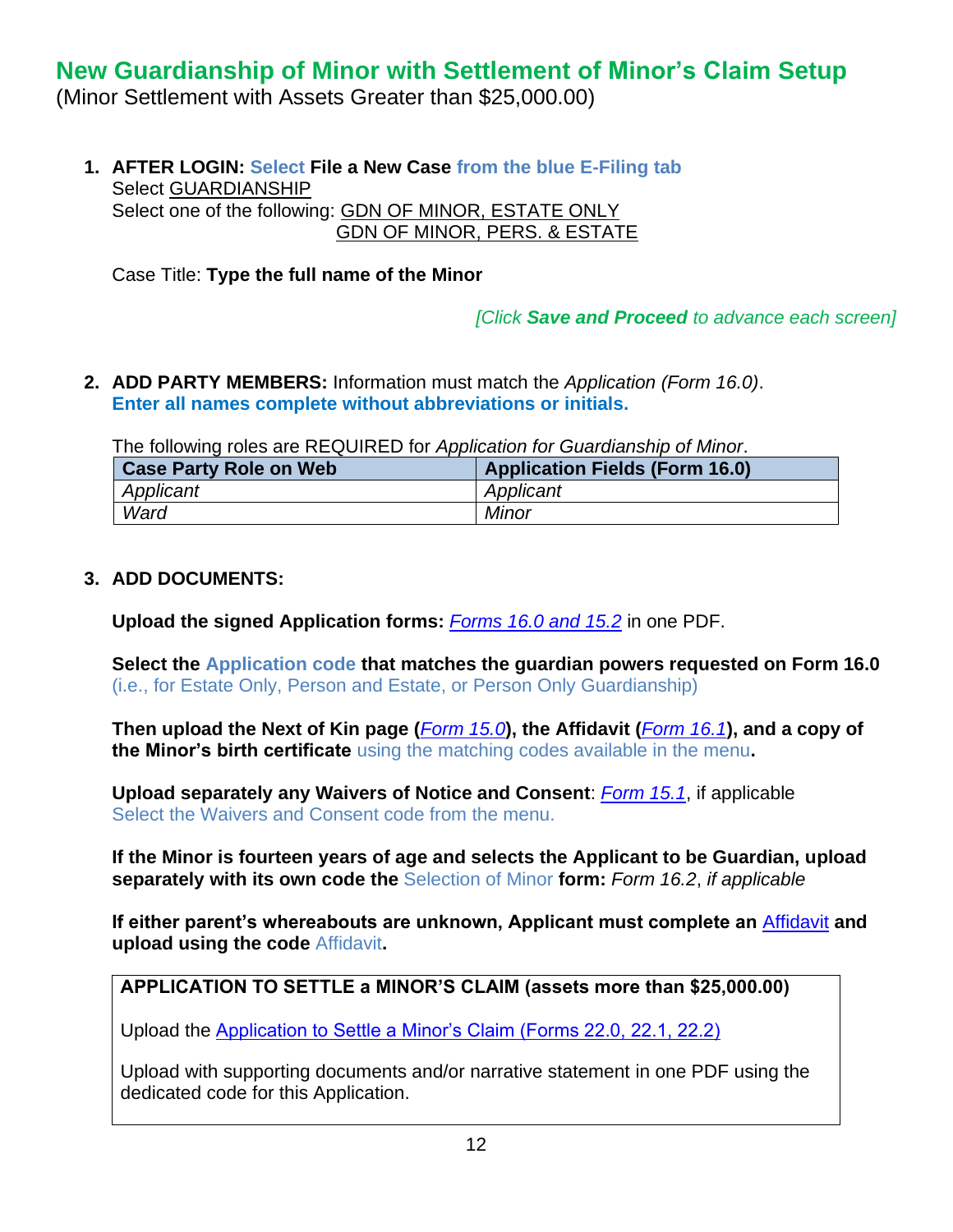**4. FILING REVIEW:** Review your data and documents for accuracy. **EDIT** for corrections.

# **5. PAYMENT: Add Credit or Debit Card billing information:**

**Your card will be charged only AFTER your E-Filing has been accepted by the Court. The name on the credit/debit card MUST match the Registered E-File Account Name. Third party payments will NOT be accepted without prior arrangement with E-File staff.**

**6.**Submit the filing on behalf of the **APPLICANT**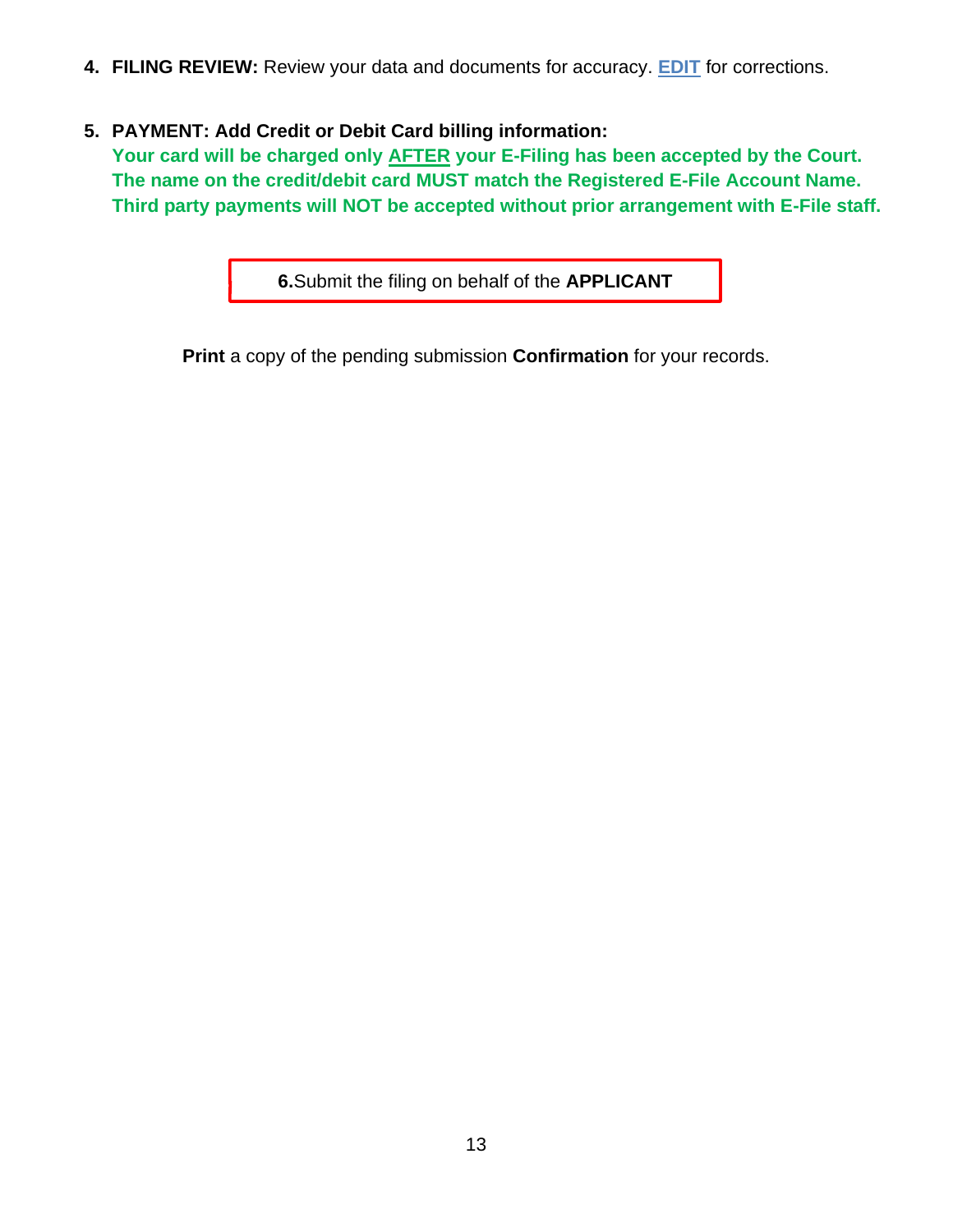# <span id="page-13-0"></span>**Application for Settlement of Minor's Claim without Guardian**

(Minor Settlement with Assets Less than \$25,000.00)

**1. AFTER LOGIN: Select File a New Case from the blue E-Filing tab** Select GUARDIANSHIP Select one of the following: MINOR SETTLEMENT

Case Title: **Type the full name of the Minor**

*[Click Save and Proceed to advance each screen]*

**2. ADD PARTY MEMBERS:** Information must match the *Application (Form 22.0)*. **Enter all names complete without abbreviations or initials.**

Roles REQUIRED for *Application for Settlement of Minor's Claim – No Guardian*:

| <b>Case Party Role on Web</b> | <b>Application Fields (Form 16.0)</b> |
|-------------------------------|---------------------------------------|
| Applicant                     | Applicant                             |
| Ward                          | <b>Minor</b>                          |

### **3. ADD DOCUMENTS:**

**Upload the signed Application forms:** *[Forms 22.0, 22.1, 22.2](https://probate.cuyahogacounty.us/pdf/grdm/22.0_packet.pdf)* in one PDF.

**Upload the Minor's birth certificate using the available code.**

**If either parent's whereabouts are unknown, Applicant must complete an** [Affidavit](https://probate.cuyahogacounty.us/pdf/grdm/GuardAffidavit.pdf) **and upload using the code** Affidavit**.**

- **4. FILING REVIEW:** Review your data and documents for accuracy. **EDIT** for corrections.
- **5. PAYMENT: Add Credit or Debit Card billing information:**

**Your card will be charged only AFTER your E-Filing has been accepted by the Court. The name on the credit/debit card MUST match the Registered E-File Account Name. Third party payments will NOT be accepted without prior arrangement with E-File staff.**

**6.**Submit the filing on behalf of the **APPLICANT**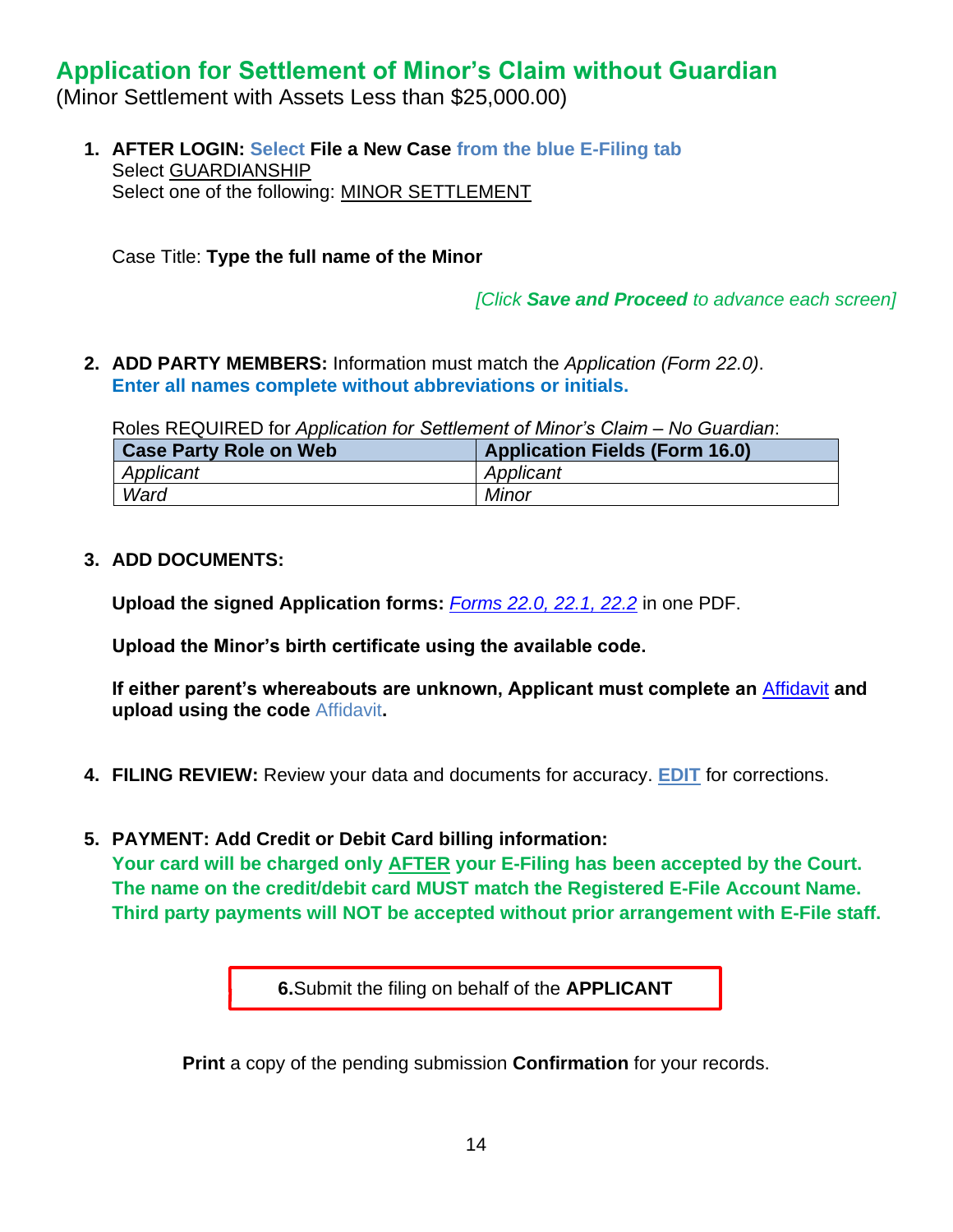# <span id="page-14-0"></span>**Application to Pay or Deliver Estate of a Minor without Guardian**

(Assets Less than \$25,000.00)

**1. AFTER LOGIN: Select File a New Case from the blue E-Filing tab** Select GUARDIANSHIP Select one of the following: PAY OR DELIVER - MINOR WITHOUT GUARDIAN

Case Title: **Type the full name of the Minor**

*[Click Save and Proceed to advance each screen]*

**2. ADD PARTY MEMBERS:** Information must match the *Application (Form 22.0)*. **Enter all names complete without abbreviations or initials.**

Roles REQUIRED for *Application for Settlement of Minor's Claim – No Guardian*:

| <b>Case Party Role on Web</b> | <b>Application Fields (Form 16.0)</b> |
|-------------------------------|---------------------------------------|
| Applicant                     | Applicant                             |
| Ward                          | Minor                                 |

# **3. ADD DOCUMENTS:**

**Upload the signed Application forms:** *[Forms 16.65 and 16.75](https://probate.cuyahogacounty.us/pdf/grdm/PODMinorPacket.pdf)* in one PDF. *Scan supporting asset documents as one PDF file with the Application as the first page.*

**Upload the Minor's birth certificate using the available code.**

**If either parent's whereabouts are unknown, Applicant must complete an** [Affidavit](https://probate.cuyahogacounty.us/pdf/grdm/GuardAffidavit.pdf) **and upload using the code** Affidavit**.**

- **4. FILING REVIEW:** Review your data and documents for accuracy. **EDIT** for corrections.
- **5. PAYMENT: Add Credit or Debit Card billing information:**

**Your card will be charged only AFTER your E-Filing has been accepted by the Court. The name on the credit/debit card MUST match the Registered E-File Account Name. Third party payments will NOT be accepted without prior arrangement with E-File staff.**

**6.**Submit the filing on behalf of the **APPLICANT**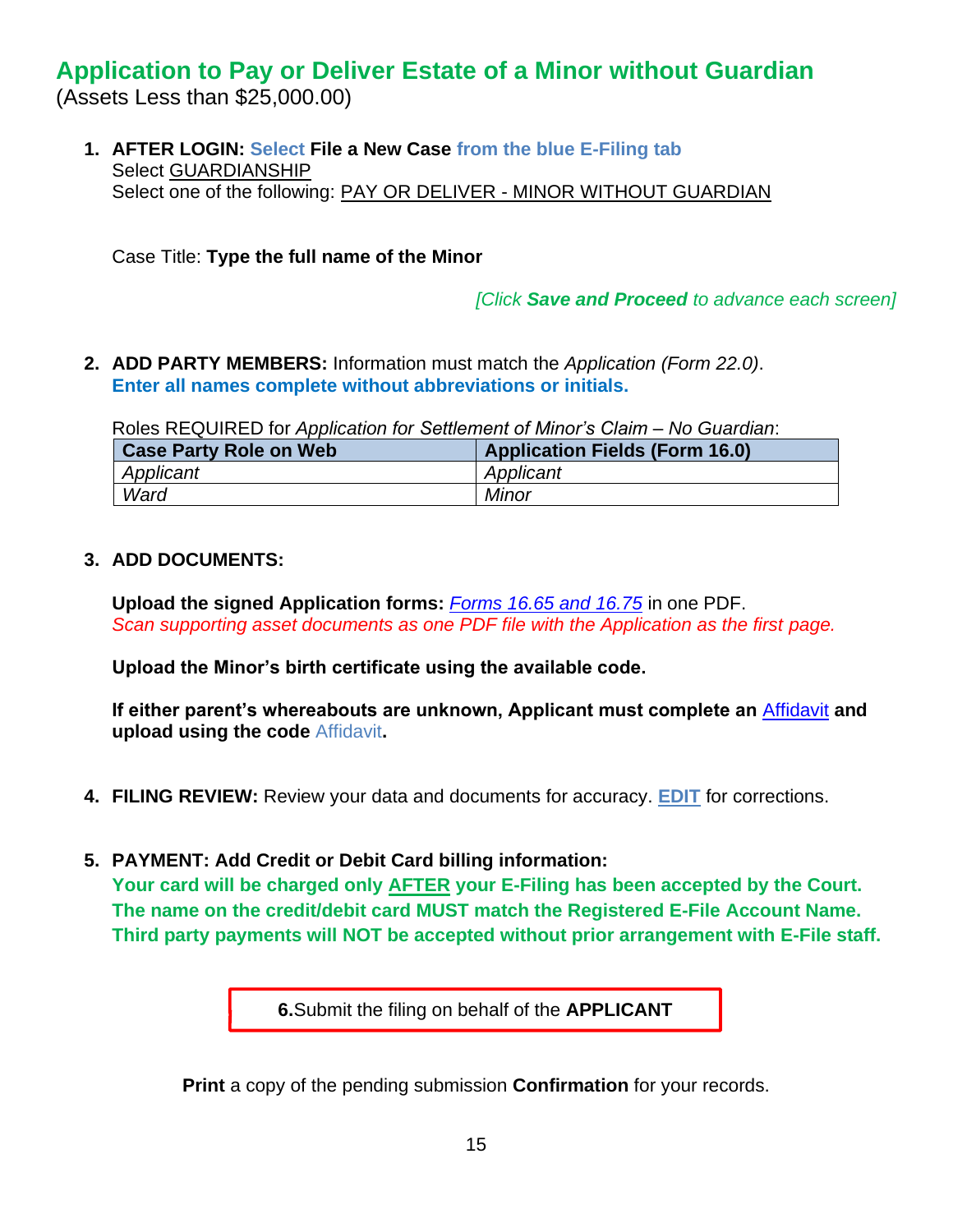# <span id="page-15-0"></span>**Filing on an Existing Guardianship Case**

# **E-Filing Tab**: Select *File On An Existing Case*

Search your existing case by **Case Number** or search by **Party** name. **Search Results** will display in a new window. Click on the **Highlighted Name** of your case.

Click the green  $\|\cdot\|$  to E-File on existing cases.

1. On the **ADD PARTIES** screen (scroll to the bottom of the screen to view case parties):

# If you are already Guardian filing Pro Se Click **CLAIM PARTY** next to your name Then click **SAVE and PROCEED** to advance to **ADD DOCUMENTS**

# Non-Guardian Applicants and Next of Kin filing Pro Se

# To **ADD** yourself as a **new Applicant**

Note: **Next of Kin** parties filing to become a successor Guardian must add themselves as Applicant and file on behalf of the Applicant party. Complete all fields; click **SAVE PARTY**

Then click **SAVE and PROCEED** to advance to **ADD DOCUMENTS**

| <b>Attorneys</b>                                                                               |                                                                |  |
|------------------------------------------------------------------------------------------------|----------------------------------------------------------------|--|
| To CLAIM an existing party to represent                                                        | <b>Click CLAIM PARTY</b><br>next to the party's name           |  |
| If your party is already<br>represented and claimed<br>(Attorney name highlighted above party) | Click SAVE and PROCEED to advance<br>directly to ADD DOCUMENTS |  |

|                                                                              | <b>STOP!</b>                                                                         |
|------------------------------------------------------------------------------|--------------------------------------------------------------------------------------|
| If you are NOT listed as a Guardian on the case<br>(but think you should be) | <b>Contact the E-File</b><br><b>Help Desk</b><br>at (216) 443-8948<br>for assistance |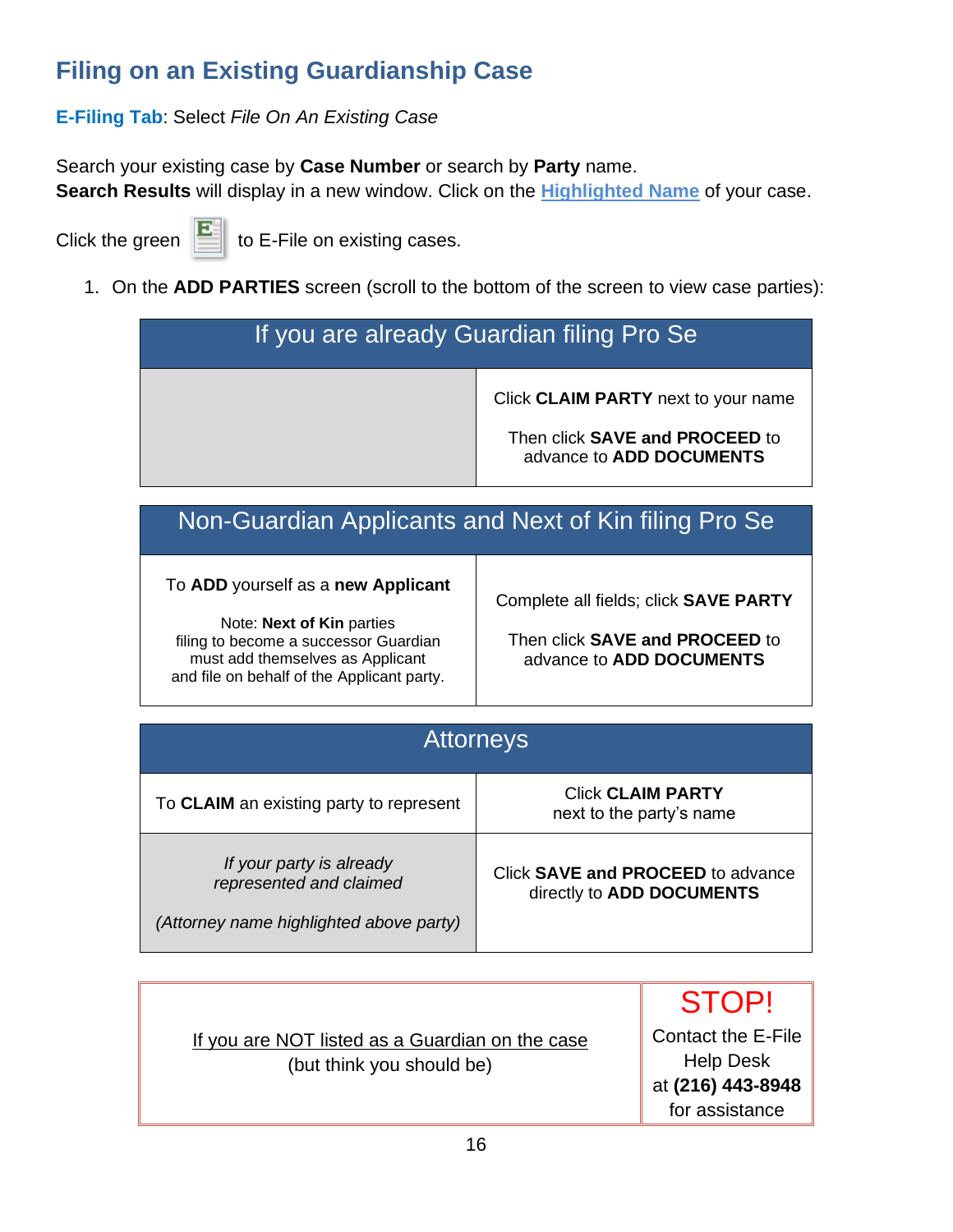# 2. **ADD DOCUMENTS: Upload your Application/Motion or other pleadings.**

**See pages 18 – 20** for detailed guidelines for Inventories, Accounts, Reports, and other common required pleadings on existing guardianship cases.

Forms **MUST be typed** complete with ink signature or E-Signature of parties and attorneys.

- 3. **FILING REVIEW:** Review your data and documents for accuracy. **EDIT** for corrections.
- 4. **PAYMENT:** Add Credit or Debit Card billing information:

**Your card will be charged only AFTER your E-Filing has been accepted by the Court. The name on the credit/debit card MUST match the Registered E-File Account Name. Third party payments will NOT be accepted without prior arrangement with E-File staff.**

| <b>Existing Guardians</b> | File on behalf of yourself as <b>Guardian</b>                                               |
|---------------------------|---------------------------------------------------------------------------------------------|
| <b>New Applicants</b>     | File on behalf of yourself as <b>Applicant</b><br>(DO NOT file as Next-of-Kin, Other, etc.) |
| <b>Attorneys</b>          | File on behalf of your client guardian, applicant, or party                                 |

**Print** a copy of the pending submission **Confirmation** for your records.

You will receive an email from the Court indicating your filing has been **Accepted** or **Rejected**.

If the filing is **Rejected**, you will receive notification of the reason for rejection by email. Corrected filings may be resubmitted within 72 hours. If you do not correct the rejected filing within 72 hours, you must start the filing again with a new confirmation number.

**For assistance with E-Filing, contact the E-File Help Desk at (216) 443-8948.**

**For Guardianship information, contact the Guardianship Dept. at (216) 443-8995**.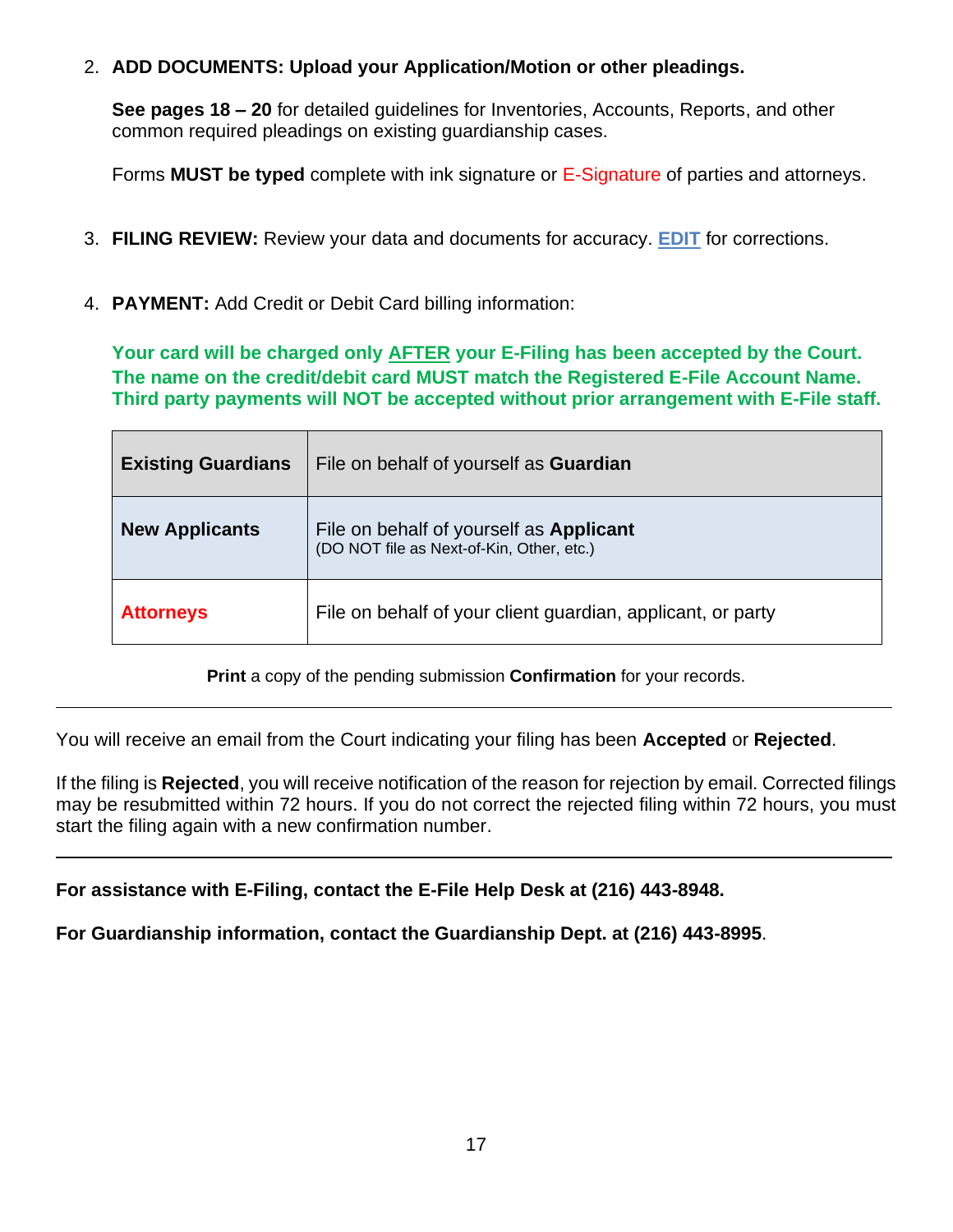# <span id="page-17-0"></span>**Other Filings on Existing Guardianship Cases**

Below are instructions to assist users with uploading groups of filings to increase efficiency in the review process and provide clarity on the Court's electronic docket.

**Whenever possible, select codes provided for pleadings on the ADD DOCUMENTS screen.** Contact the E-File Help Desk for further assistance or general questions about E-Filing.

All other questions should be directed to the Guardianship department at (216) 443-8995.

# <span id="page-17-1"></span>**Waivers of Notice and Consent**

 [Form 15.1](https://probate.cuyahogacounty.us/pdf/grda/15.1.pdf) **- Waivers must be submitted before the hearing on the Application to become Guardian.** Upload using the code **WAIVERS AND CONSENTS**. See signature instructions on page 3. Multiple Waivers may be uploaded individually but sent together in the same confirmation submission.

<span id="page-17-2"></span>**Guardian's Inventory** (See the [Inventory Help Guide](https://probate.cuyahogacounty.us/acctsinvs.aspx#Inventory) for assistance)

Send the Inventory and Supporting documents under the same confirmation number.

- □ Upload the **GUARDIAN'S INVENTORY** [Form 15.5](https://probate.cuyahogacounty.us/pdf/grda/15.5.pdf) (signed by Guardian of the Estate).
- □ Upload supporting documents using the code **SUPPLEMENTAL DOCUMENTS**.

# <span id="page-17-3"></span>**Guardian's Account** (See the **Accounts Help Guide** for assistance)

\*Accounts may be rejected if unpaid costs are owed on the case Contact the **Clerk's Office** at **(216) 443-8786** to inquire about payment.

**Submit the following documents as individual PDFs, using the available codes in the menu and instructions below.**

# **SEND ACCOUNTING UPLOADS TOGETHER UNDER ONE CONFIRMATION SUBMISSION.**

 $\Box$  Upload the Account [Form 15.8 front and reverse](https://probate.cuyahogacounty.us/pdf/grda/15.8.pdf) (signed by Guardian of the Estate). Choose Docket Code: **GUARDIAN'S PARTIAL** or **GUARDIAN'S FINAL ACCOUNT**.

- $\Box$  Upload any spreadsheets or handwritten accounting sheets as one PDF file using code **ADDITIONAL PAGES OF ACCOUNTING**.
- Upload any Computation of Guardian Fees using code **SUPPLEMENTAL DOCUMENTS**.
- □ Upload a **Confidential Disclosure of Personal Identifiers** [\(Form 45D\)](https://probate.cuyahogacounty.us/pdf/est/45D.pdf) as needed.

 For **Final Guardian's Account**: Upload the **Certificate of Service of Account**  [\(Form 13.9\)](https://probate.cuyahogacounty.us/pdf/est/13.9.pdf) if applicable. (Not required for a Partial Guardian's Account.)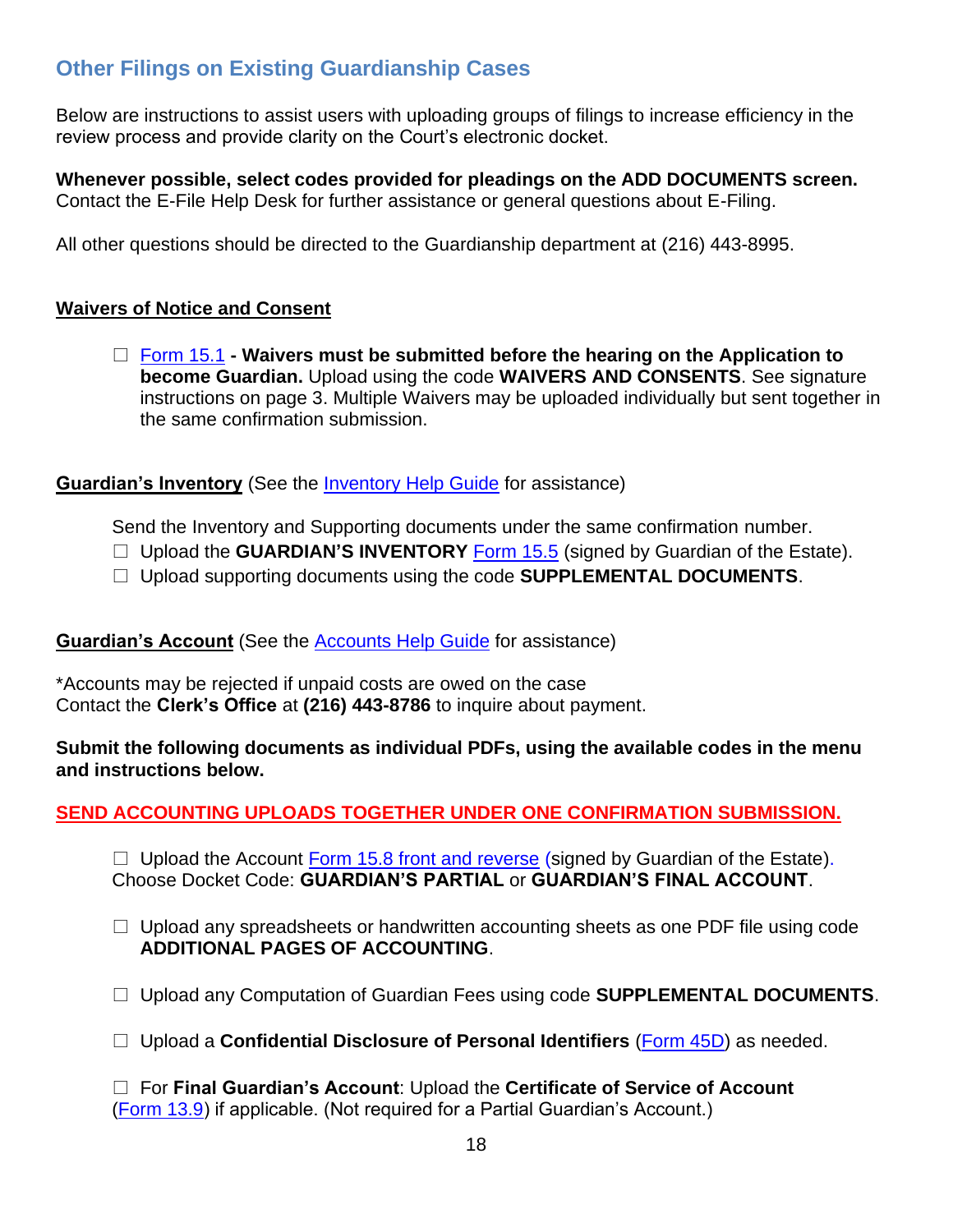### <span id="page-18-0"></span>**Application to Pay or Deliver the Estate of a Minor without Appointment of Guardian of Estate**

- $\Box$  If there is no existing Guardianship of the Minor's Person, and if assets of the Minor are less than \$25,000.00 – Follow setup on page15.
- $\Box$  If there is an existing Guardian of the Minor's Person but not Estate, and if assets of the Minor are less than \$25,000.00 – See separate quideline.

Note: If the Minor's assets for distribution are greater than \$25,000.00 – Assets must be distributed by a Guardian of the Minor's Estate.

# <span id="page-18-1"></span>**Application to Expend Funds**

- $\Box$  [Follow the link](https://probate.cuyahogacounty.us/pdf/grdm/guides/AppExtFunds.pdf) to see separate guidelines for submitting this filing. Guardians should upload the Application (Form 15.7) with copies of invoices, as per the guidelines linked above, or with additional explanation, documentation, or estimates as needed.
- □ Upload a **Confidential Disclosure of Personal Identifiers** [\(Form 45D\)](https://probate.cuyahogacounty.us/pdf/est/45D.pdf) as needed.

### <span id="page-18-2"></span>**Application to Release Funds Upon Emancipation – No Guardianship**

- $\Box$  Upload the [Application](https://probate.cuyahogacounty.us/pdf/grdm/APPRELFUNDSNOGRD.pdf) and file on behalf of an adult Applicant. Note: **Applicant must be the beneficiary minor who has achieved the age of eighteen years** or a guardian who has filed an Application to Pay or Deliver the Estate of a Minor.
- □ Upload a **Confidential Disclosure of Personal Identifiers** [\(Form 45D\)](https://probate.cuyahogacounty.us/pdf/est/45D.pdf) as needed.

#### <span id="page-18-3"></span>**Application to Settle a Minor's Claim**

- $\Box$  If filing without a Minor Guardianship, upload the [Application \(Form 22.0\)](https://probate.cuyahogacounty.us/pdf/grdm/22.0_packet.pdf) and related forms (22.1 and 22.2) including supporting records and/or narrative statement, also upload the Minor's birth certificate, and file on behalf of an adult Applicant as a new case. See setup on page 14.
- $\Box$  If filing within an existing Minor Guardianship, file the Application and related forms (22.1) and 22.2) including supporting records and/or narrative statement, under the same Guardianship case number on behalf of the Guardian.
- $\Box$  If filing as part of a new Guardianship, see forms and setup on pages 12 13.

# <span id="page-18-4"></span>**Motions to Amend/Correct Forms on the Existing Court Docket**

- Attach the corrected form to your **MOTION** in one PDF file. (e.g., Next of Kin Form 15.0)
- Upload the entry page PDF separately using code **PROPOSED ORDER**.